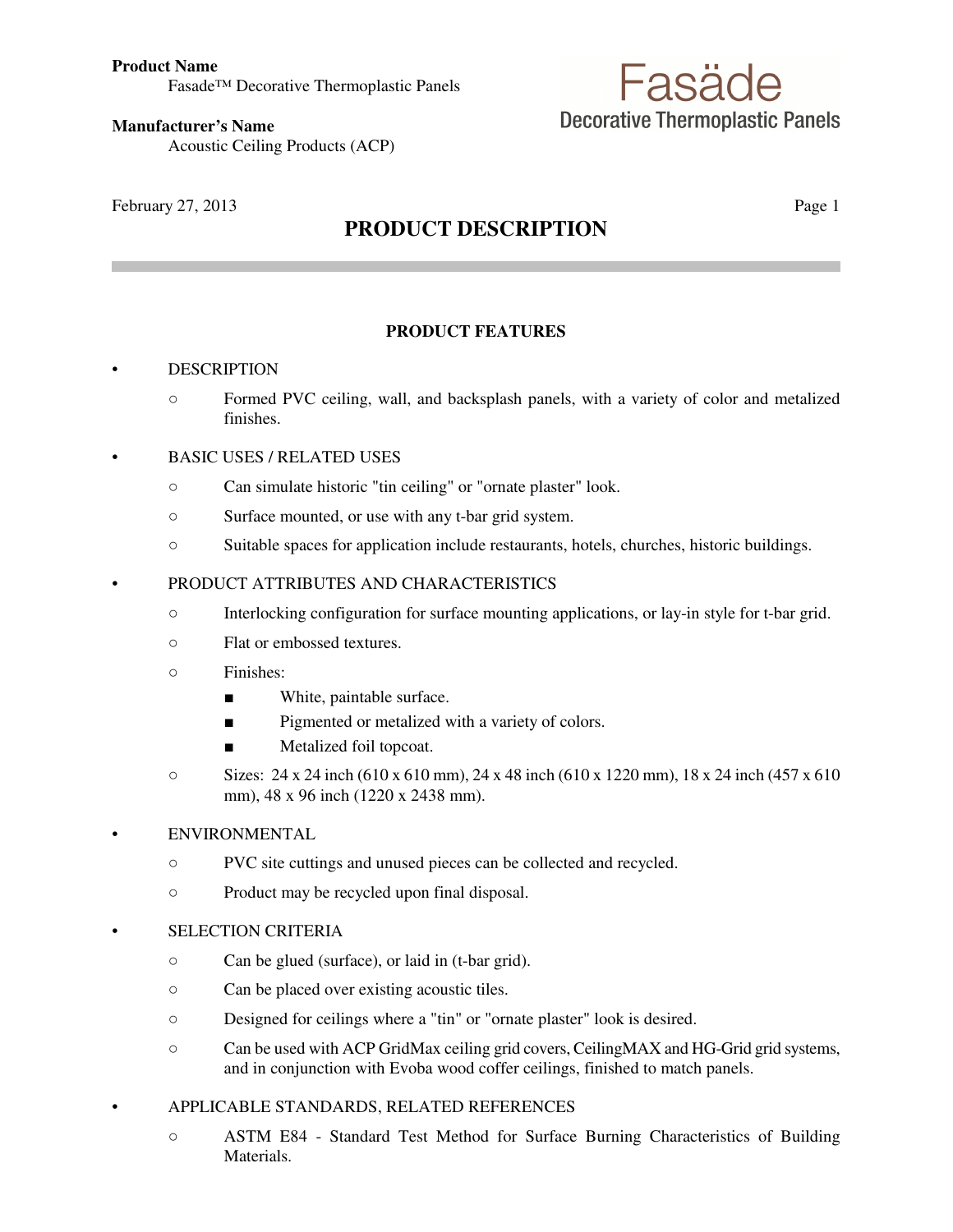Fasade™ Decorative Thermoplastic Panels

# Fasäde **Decorative Thermoplastic Panels**

**Manufacturer's Name**

Acoustic Ceiling Products (ACP)

February 27, 2013 Page 2

# **PRODUCT DESCRIPTION**

○ CISCA (Ceilings & Interior Systems Contractors Association) - Ceiling System Handbook and Acoustic Ceilings Use and Practice.

# • TESTS, AND CERTIFICATIONS

- Fire Performance: Class A ASTM E 84
	- Non-Foil finishes: Flame spread 10, smoke developed 140, to ASTM E84.
	- Foil-faced finishes: Flame spread 15, smoke developed 250, to ASTM E84.
- PACKAGING, HANDLING, PROTECTION, AND DELIVERY INSTRUCTIONS
	- Deliver materials within original cartons and take care to handle and protect against unnecessary damages such as moisture, breakage, dirt, surface soiling, etc.
	- Allow all ceiling components to acclimate to room temperatures before installation.

#### • SPECIAL WARRANTY

○ Limited Warranty: Ten (10) years from product manufacturing defects.

#### • LIMITATIONS

- Some finishes may be sensitive to UV light; avoid using in areas of direct sunlight.
- Certain chemical solvents should be avoided, contact manufacturer for more information.
- Paint only unfinished panels; paint may not adhere to other finishes.

#### • AVAILABILITY

- Nationally and internationally.
- COST
	- Refer to Acoustic Ceiling Products (ACP) and authorized representatives for pricing.

#### **PRODUCT PROPERTIES**

### • MATERIAL, COMPOSITION, AND DESIGN

- Material: Virgin grade, rigid, polyvinyl chloride (PVC). Foil-faced finishes use a polyester coating bonded to the PVC substrate.
- Laminated components: ABS (acrylonitrile butadiene styrene terpolymer) plastic, laminated with hot stamping foil
- Recommended adhesives:
	- Loctite PL Premium Tube adhesive.
	- Latex FRP adhesive.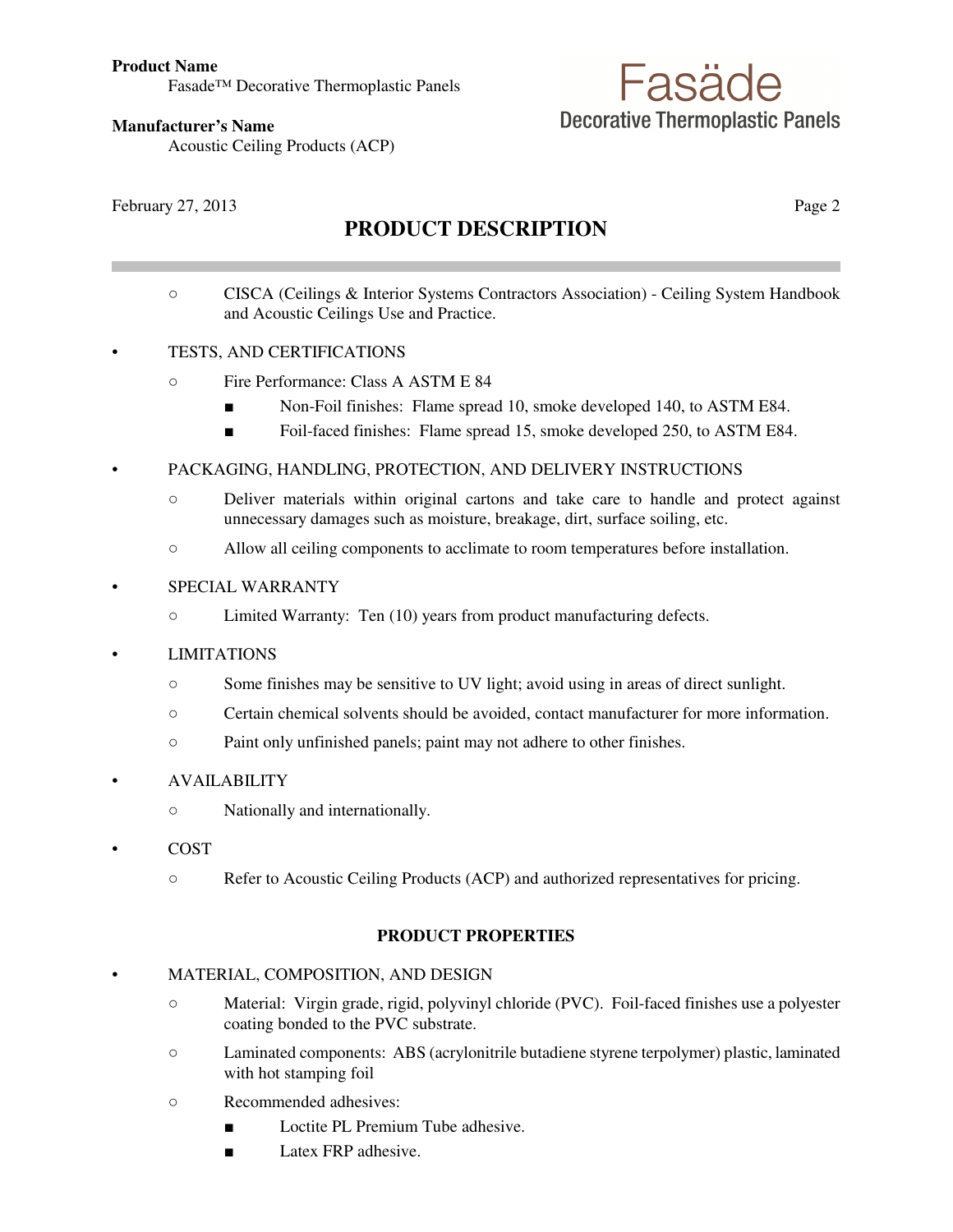Fasade™ Decorative Thermoplastic Panels

# Fasäde **Decorative Thermoplastic Panels**

**Manufacturer's Name**

Acoustic Ceiling Products (ACP)

February 27, 2013 Page 3

# **PRODUCT DESCRIPTION**

■ Loctite<sup>®</sup> PL Premium and LePage<sup>®</sup> PL Premium adhesive.

# • SHAPE, MASS, AND DIMENSIONS

- Thickness:
	- □ 0.71 to 0.76 mm (0.028 to 0.03 inches) for 18" x 24" Backsplash panels
	- $\Box$  0.71 to 0.76 mm (0.028 to 0.03 inches) for 4' x 8' Sheet goods
	- $\Box$  0.71 to 0.76 mm (0.028 to 0.03 inches) for 24" x 24" Lay-in ceiling tiles
	- $\Box$  0.33 mm (0.013 inches) for 24" x 48" Glue-up ceiling panels
- Available Sizes (nominal): *Note* certain style panels may vary from nominal dimensions and you should always contact manufacture for dimensions.
	- $\blacksquare$  457 x 610 mm (18 x 24 inches).
	- $\blacksquare$  1220 x 2438 mm (48 x 96 inches).
	- $\blacksquare$  610 x 610 mm (24 x 24 inches).
	- $\blacksquare$  610 x 1220 mm (24 x 48 inches).

# • FINISH, COLORS AND TEXTURES

- Standard Colors:
	- Unpainted: White, paintable (00).
	- Metallic: Brass (04), Chrome (05), Brushed Aluminum (08), Argent Silver (09), Copper (10), Copper Fantasy (11), Bermuda Bronze (17), Moonstone Copper (18) Cracked Copper (19), Muted Gold (20), Crosshatch Silver (21), Argent Gold (24), Polished Copper (25), Oil-Rubbed Bronze (26), Smoked Pewter (27), Antique Bronze (31), Brushed Nickel (29), Galvanized Steel (30)
	- Wood-Tone: Light Maple (12), Pearwood (13), and Welsh Cherry (14).
	- Two-Tone: Gold over Argent Silver (22), Gold over Pearwood (23) limited to certain patterns, contact manufacture.
- Styles
	- Ceiling Panel  $610 \times 610$  mm (24 x 24 inch):
		- □ Traditional 1 Lay-in
		- □ Traditional 2
		- □ Traditional 3
		- □ Traditional 4
		- □ Traditional 5
		- □ Art Deco
		- □ Rosette
		- □ Coffer
		- □ Square Dome
		- □ Quattro Rib
		- □ Diamond Plate
		- □ Flat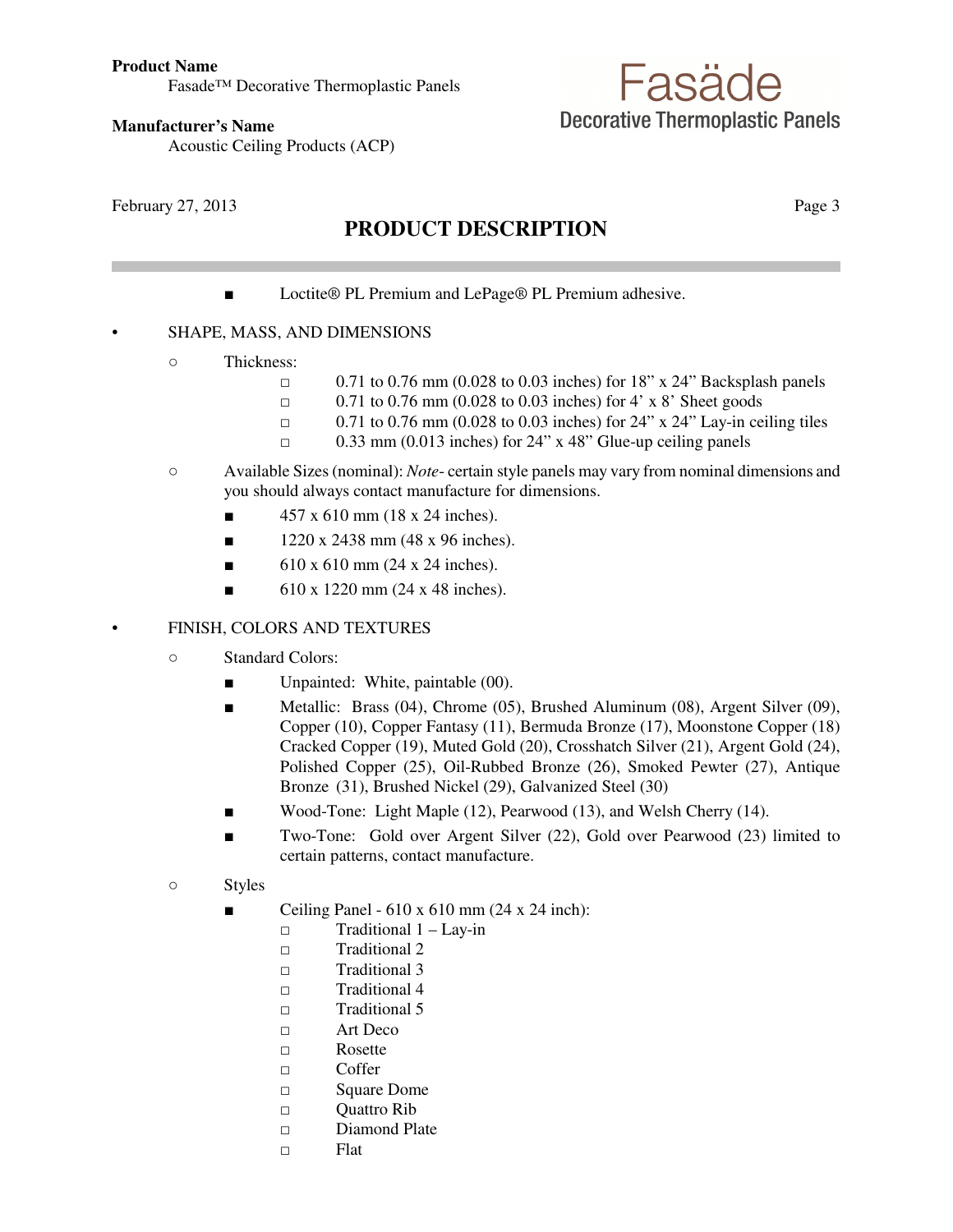#### **Product Name**

Fasade™ Decorative Thermoplastic Panels

#### **Manufacturer's Name**

Acoustic Ceiling Products (ACP)

February 27, 2013 Page 4

# **PRODUCT DESCRIPTION**

Fasäde

**Decorative Thermoplastic Panels** 

- □ Border Fill
- Ceiling Panel 610 x 610 mm (24 x 24 inch), continued:
	- □ Current
	- □ Cyclone
	- □ Dunes
	- □ Echo
	- □ Typhoon
	- □ Lotus
	- □ Waves
	- □ Ripple
- Ceiling Panel  $610 \times 1220$  mm (24 x 48 inch):
	- □ Traditional 1
	- □ Traditional 2
	- □ Traditional 3
	- □ Traditional 4
	- $\Box$  Traditional 5
	- □ Art Deco
	- □ Rosette
	- □ Flat
	- □ Border Fill
- Backsplash 450 x 600 mm (18 x 24 inch):
	- □ Traditional 1
	- □ Traditional 4
	- □ Rib 1
	- □ MiniQuattro
	- □ Quilted
	- □ Hammered
	- □ Traditional 6
	- □ Current
	- □ Lotus
	- □ Waves
	- □ Ripple
	- □ Square
- Wall Panel 1220 x 2440 mm (48 x 96 inch):
	- □ Traditional 1
	- □ Traditional 2
	- □ Quilted
	- □ Dome
	- □ Quattro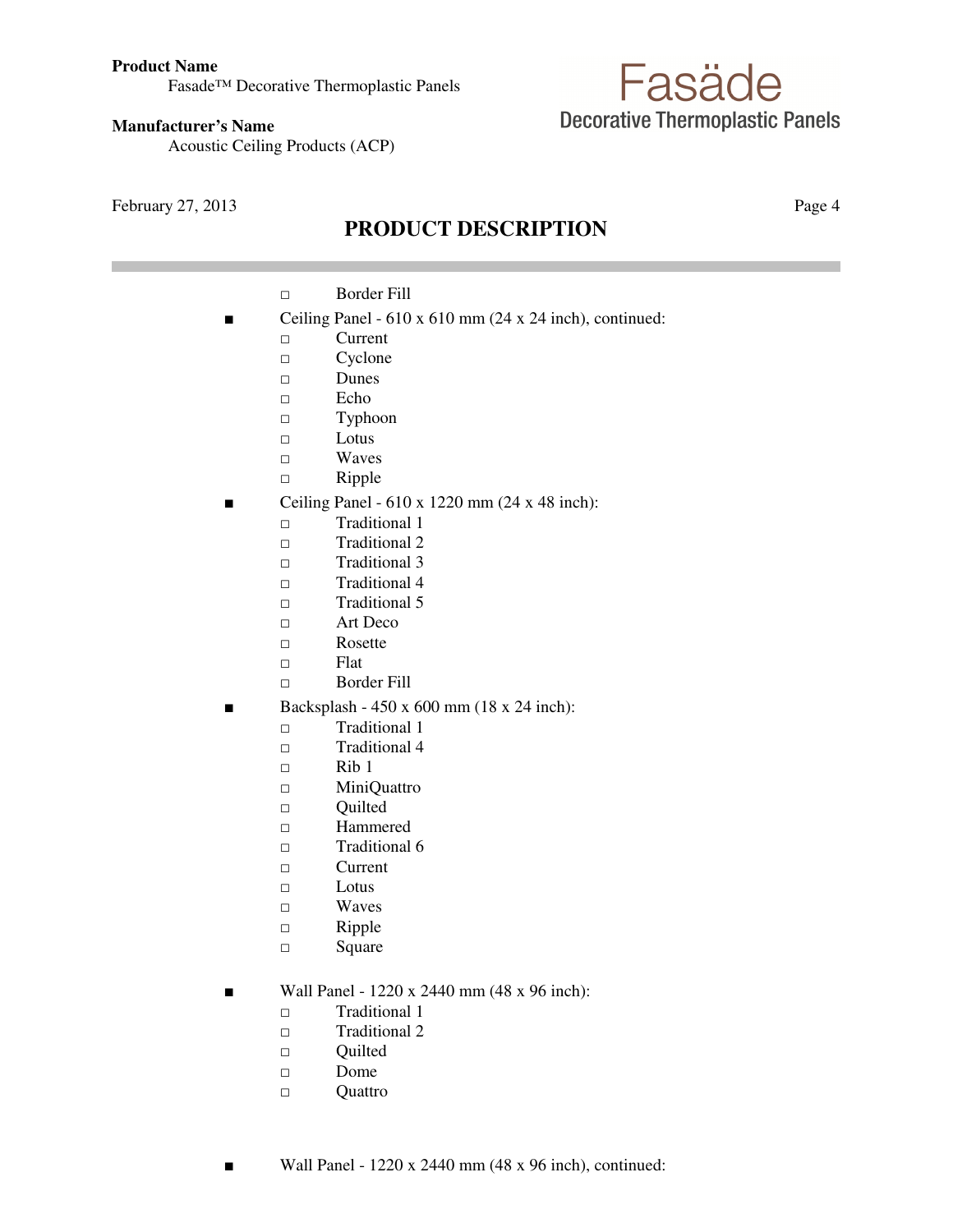#### **Product Name**

Fasade™ Decorative Thermoplastic Panels

#### **Manufacturer's Name**

Acoustic Ceiling Products (ACP)

February 27, 2013 Page 5

# **PRODUCT DESCRIPTION**

Fasäde

**Decorative Thermoplastic Panels** 

- $\Box$  Rib
- □ Diamond Plate
- □ Current
- □ Cyclone
- □ Dunes
- □ Echo
- □ Typhoon
- $\Box$  Lotus
- □ Waves
- □ Ripple

### • OPTIONS

- Border Fill panels (for use where partial panels are required around the perimeter of a room, and indented panels cannot be cut in the middle).
- Lay-In Panels: ACP HG-Grid suspended grid.
- Grid Covers: ACP GridMAX finished to match panel styles and colors.
- J-Trim, to finish wall edges; colors available to match all finishes.

# **PRODUCT PLACEMENT**

#### • PREPARATION WORK

- Perform installation as late as possible in the building process after any dust generating activities have been completed.
- Install grid in accordance with grid installation instructions.

# • INSTALLATION / ERECTION

- Plan room layout providing equal border widths on each side of room, in both directions.
- Cutting Panels: Using a utility knife and straight edge, score the finish side of the panel. Bend panel at the score mark and snap apart.
- Surface Mounting:
	- Prepare substrate surface with primer.
	- Apply adhesive to substrate using a notched trowel. If a tube adhesive is used, repeated pressing of tiles to substrate may be required.
	- Install J-Trim (if used), and border panels. Install full panels, working across the room.
	- Overlap adjacent tiles 9 mm (3/8 inch) until ridges and dots align.
	- Once completed, firmly press all ceiling tiles to ensure proper adhesive bond.